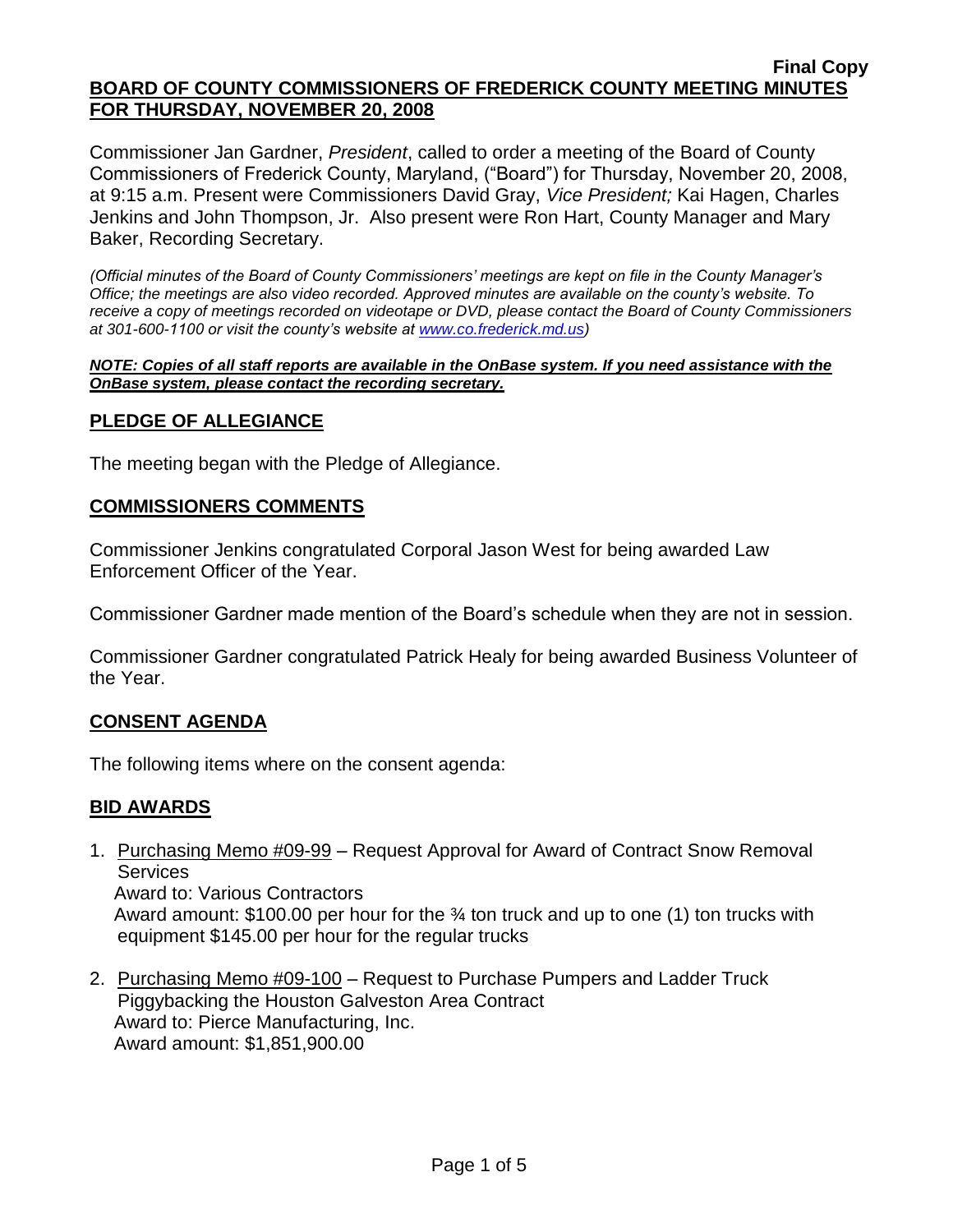3. Purchasing Memo #09-102 – Request to Piggyback Frederick County Public Schools Contract for Paving and Seal Coating at Various County Facilities Award to: RFP, Inc. Award amount: \$38,697.23

# **GRANT**

1. FY 2009 Emergency Medical Dispatcher Training Grant and Associated Budget Transfers – Clarence "Chip" Jewell, Emergency Management Division

Commissioner Gray moved to approve the consent agenda as presented. Commissioner Hagen seconded the motion that passed 5-0.

## **ADMINISTRATIVE BUSINESS**

# **Announcement of Appointment to the Maryland Emergency Number System Board – Board of County Commissioners**

The Board announced the Governor of Maryland appointed Jack Markey, Director, Emergency Management Division, to the Maryland Emergency Number System Board.

## **Funding for Panel Attorneys – The Honorable G. Edward Dwyer, Jr., Frederick County Circuit Court; The Honorable Oliver John Cejka, Jr., Frederick County District Court; Mary Riley, Office of the Public Defender; and Barbara Domer, Frederick County Circuit Court**

Honorable G. Edward Dwyer, Jr, Honorable Oliver John Cejka, Jr., Ms. Riley, and Ms. Domer presented information to the Board regarding panel attorney funding.

The Board took no action.

# **Street Acceptance – Blair Hovatter, Public Works Division**

Staff presented information to the Board including a list of new roads to be accepted into the Frederick County roads system for maintenance as presented in the staff report.

Commissioner Hagen moved to approve staff's recommendation to accept for maintenance responsibility the recently constructed streets as presented in the staff report. Commissioner Gray seconded the motion that passed 5-0.

## **Reichs Ford Road - Resolution – Wendy Kearney, Office of the County Attorney**

The Office of Transportation Engineering was planning to make improvements along Reichs Ford Road. Ms. Kearney presented the proposed resolution, which would allow the County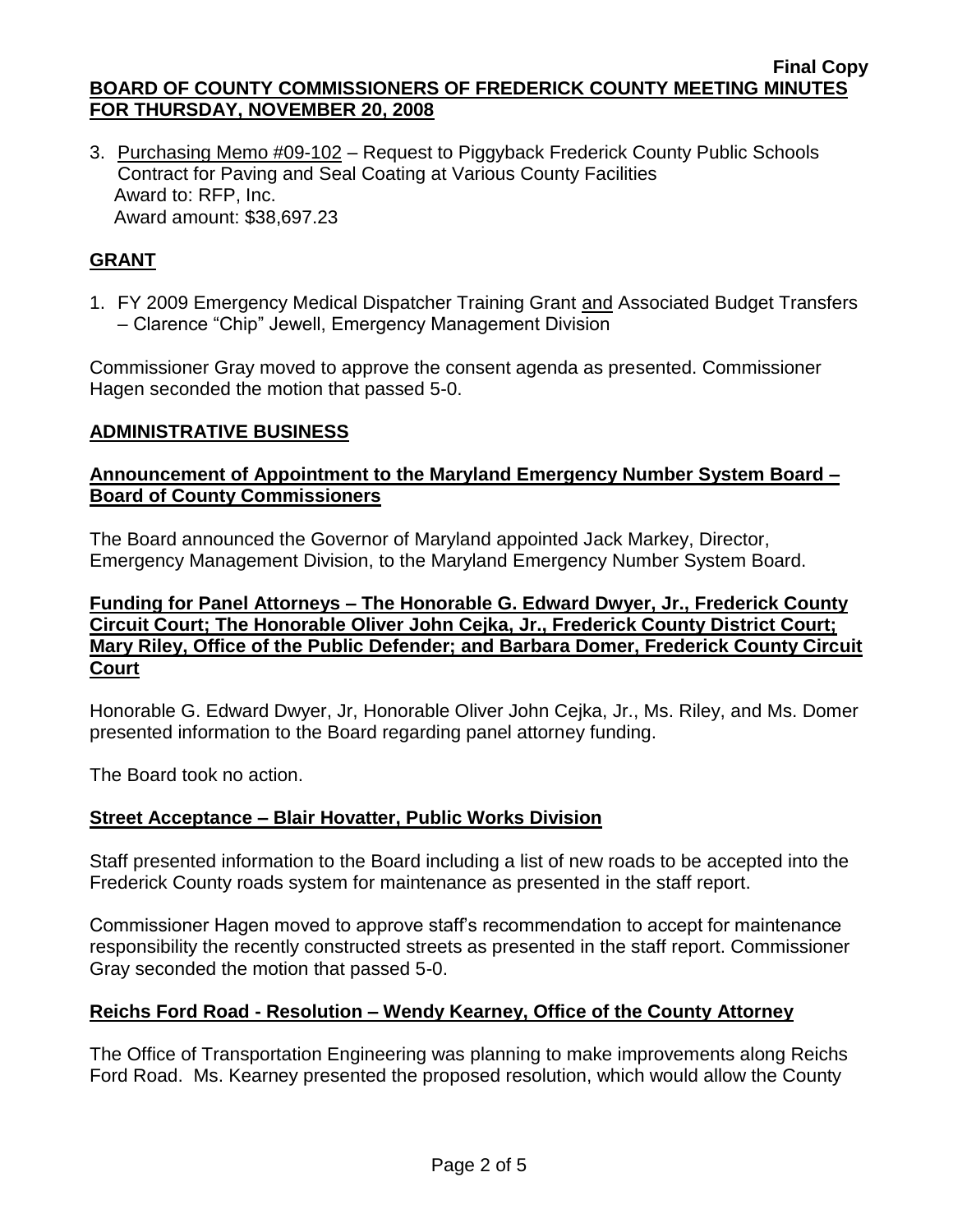Attorney's office to move forward with a condemnation lawsuit against an adjoining property owner in order to acquire the necessary property to construct the improvements.

Commissioner Gray moved to approve the resolution as presented with the understanding the County Attorney's office must continue negotiations to resolve the matter until the last possible minute. Commissioner Thompson seconded the motion that passed 5-0

(A copy of Resolution #08-37can be obtained in the County Manager's office or from the county's website, [www.co.frederick.md.us\)](www.co.frederick.md.us).

### **Purchasing Memo #09-103, RFP #09-08, Residential Solid Waste and Recyclable Material Collection Services – Hal Good, Finance Division**

Mr. Good and Mike Marschner, Utilities and Solid Waste Management Division, presented information to the Board and recommended Allied Waste be awarded the countywide contract for pick up of materials as presented in the staff report.

Commissioner Gray moved to approve the staff report with recommendations as presented and to expand pick up countywide. Commissioner Hagen seconded the motion that passed 5-0.

## **Proposed Additional Provisions to Public Works Agreements (PWA) - Commissioner John L. Thompson, Jr.**

Commissioner Thompson presented information to the Board regarding a proposed public works resolution to allocate the risk of impracticability of performance, frustration of purpose and mistake and disclaim any intention the PWA precludes the Board from enacting otherwise lawful government regulations affecting the land.

The Board recommended the proposed resolution be rewritten so the legal language would be easier to understand, hold an outreach meeting to obtain input and bring back to the Board in a worksession once staff and the public has had a change to make comments.

## **Brunswick/Rosemont Water Situation – Petition for Maryland Department of Environment (MDE) Declaratory Ruling – Commissioner John L. Thompson, Jr.**

Commissioner Thompson presented information regarding a declaratory ruling from Maryland Department of the Environment (MDE) as to whether a community water supply system may be permanently terminated to a service area.

Commissioner Jenkins moved to table this item until Brunswick held their town meeting scheduled for November 25, 2008, and revisit this item on December 4, 2008, if necessary. Commissioner Gray seconded the motion that passed 4-1 with Commissioner Thompson opposed.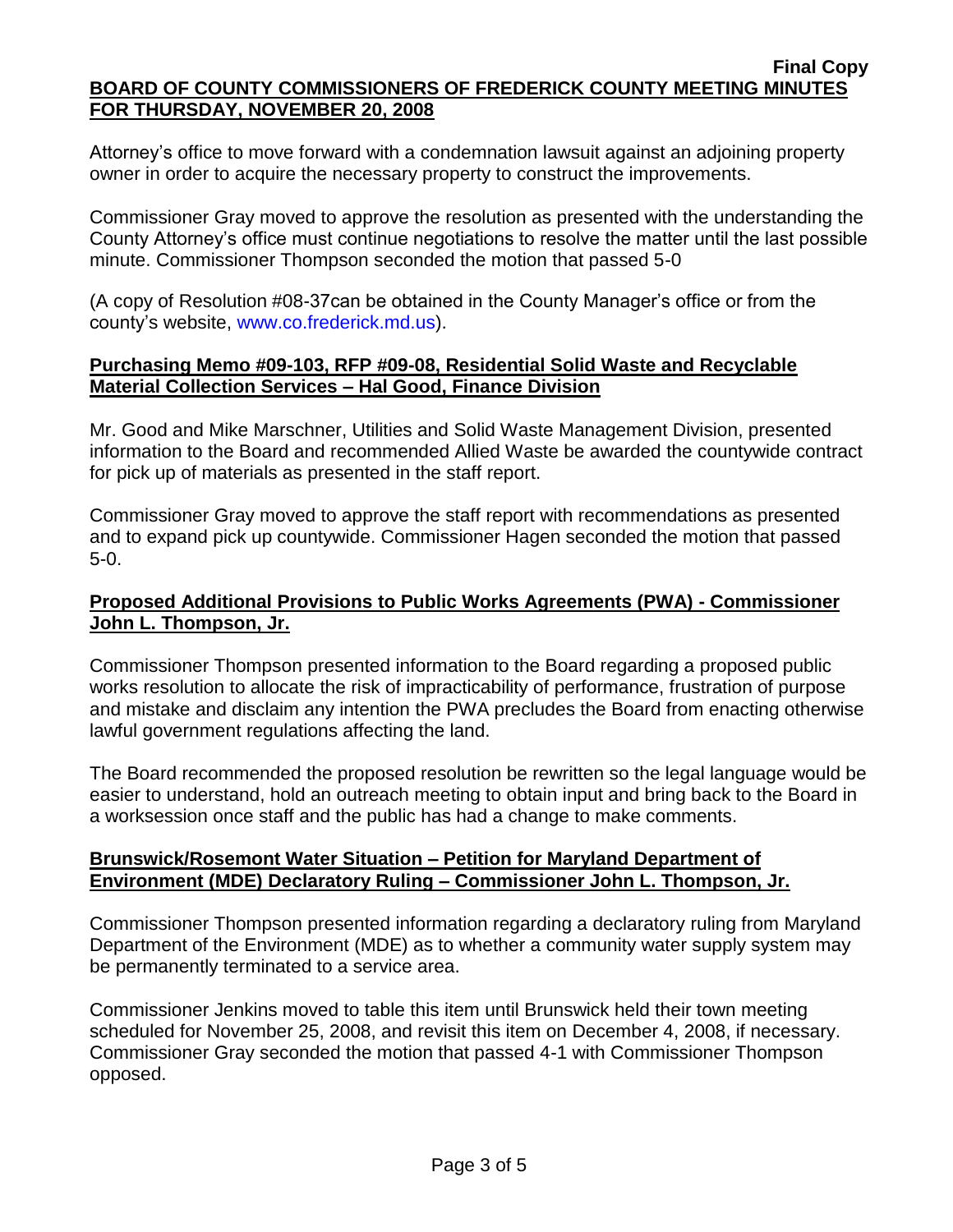There was consensus from the Board to send a letter to MDE to obtain information regarding a municipality shutting off water to a village they supply and legal issues surrounding the issue.

## **Brunswick/Rosemont Water Situation – Petition for Maryland Department of Environment (MDE) Investigation – Commissioner John L. Thompson, Jr.**

Commissioner Thompson presented information regarding a request to Maryland Department of the Environment (MDE) to conduct an investigation of a portion of the Brunswick water supply.

Commissioner Jenkins moved to table this item until Brunswick held their town meeting scheduled for November 25, 2008, and revisit this item on December 4, 2008, if necessary. Commissioner Gray seconded the motion that passed 4-1 with Commissioner Thompson opposed.

There was consensus from the Board to send a letter to MDE to obtain information regarding a municipality shutting off water to a village they supply and legal issues surrounding the issue.

## **Communications Collaboration Study – Jack Markey, Emergency Management Division**

Mr. Markey presented information to the Board.

The Board approved staff's recommendation for the Emergency Management Division to continue planning with Frederick County Government, the City of Frederick and Frederick County Pubic Schools, to consolidate the radio networks of the three parties which will meet the operational needs and budgets the three parties can support and to proceed with an operational space needs assessment to address dispatch center growth over the next ten years, including the identification of appropriate emergency operations center space and for staff to come back with the next step for further discussion.

## **COMMISSIONERS COMMENTS**

None.

## **PUBLIC COMMENTS**

None.

# **QUESTIONS – PRESS**

None.